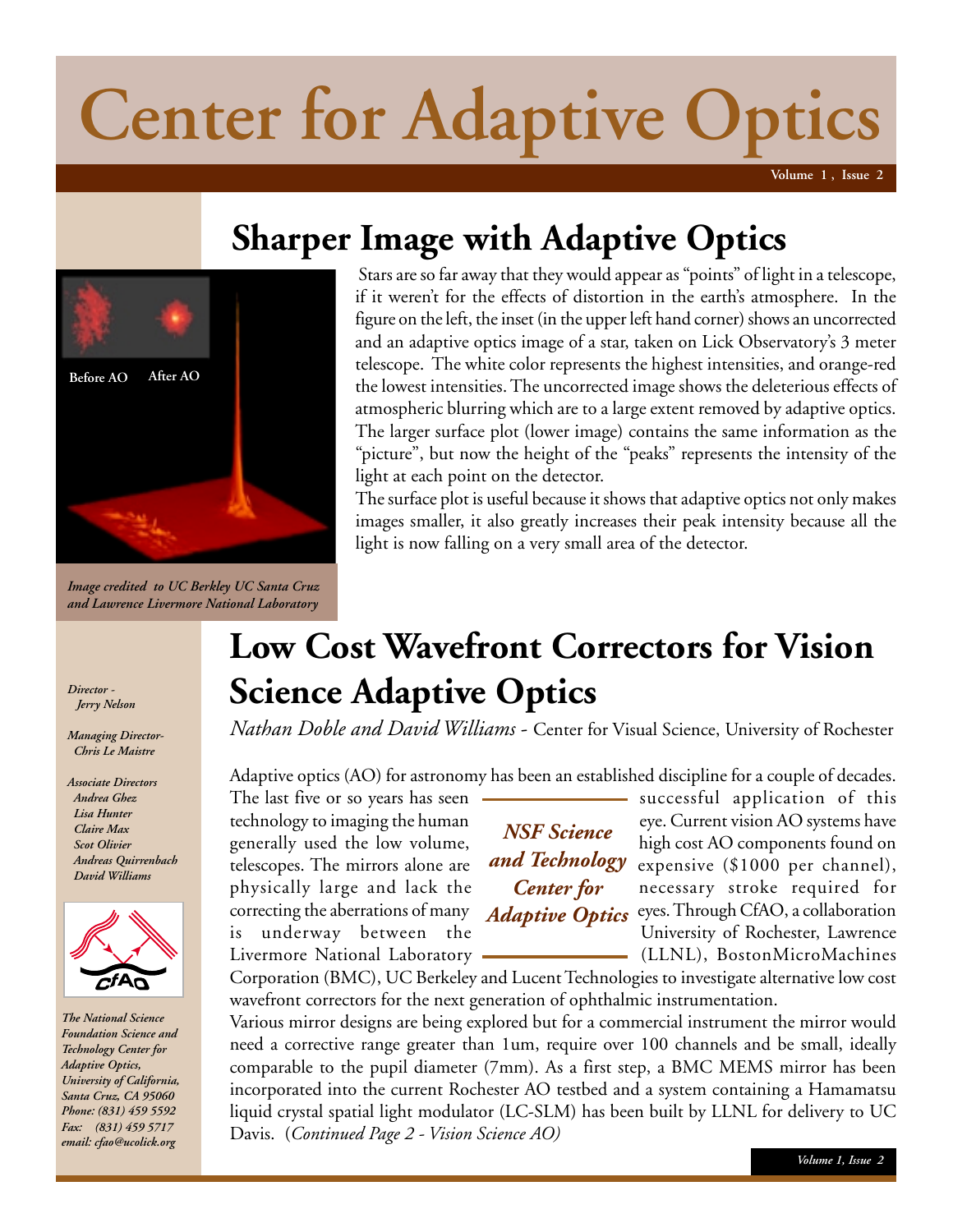**2**



*The BMC MEMS mirror: 144 actuators defined under a 3.3mm2 active area with a mirror stroke of 2*u*m. Photograph BMC.*

MEMS technology is appealing because the devices are very small (see comparison to the

dime above) and would eventually allow high volume, low cost manufacture. One area that needs further development is the mirror stroke. Several CfAO groups have designs for higher stroke devices, including Lucent and UC Berkeley. The BSAC team at Berkeley has a

AO *promises to provide new tools for the diagnosis of eye disease, as well as improving corrections to vision*

stroke operating at a low voltage (70-80 volts). Initial results with the BMC MEMS have

> been very promising. For the first time, the AO loop was closed with a MEMS device instead of a conventional mirror. The results before and after correction are shown for a subject with a 4.6mm pupil.

> The system built by LLNL for UC Davis uses an optically

segmented mirror design with over 10um of



*Before and after AO results for a 4.6mm pupil with the BMC MEMS mirror as the corrective element*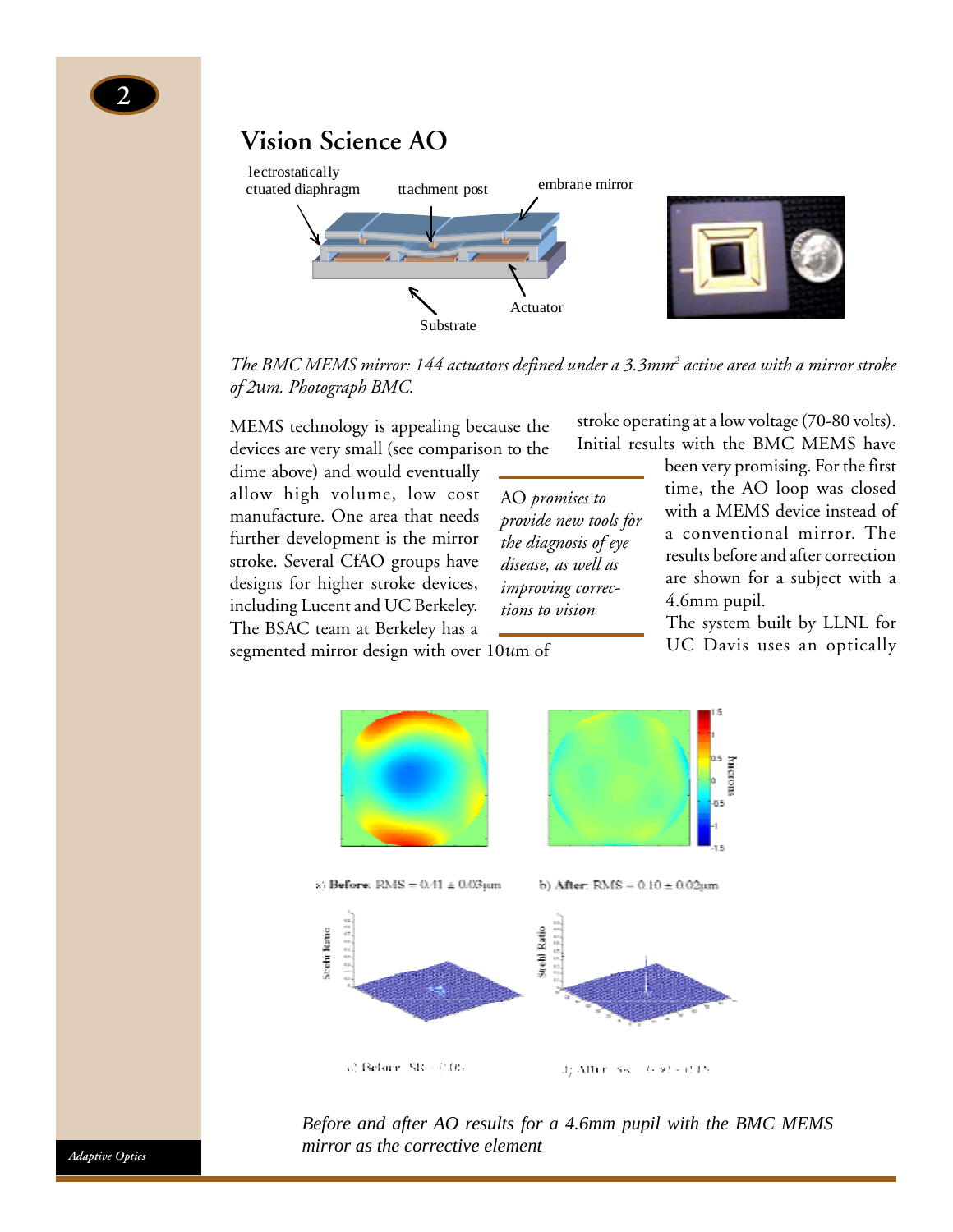

### **Vision Science AO**

addressed Liquid Crystal Spatial Light Modulator (LC-SLM) to provide the wavefront correction. It avoids the need for large stroke due to the fact that it is segmented and can be phase wrapped. A photo of the UC Davis system is shown at right. The LC-SLM can be seen in the back right of the breadboard.

A low cost AO system for vision science would be very useful in earlier diagnosis and monitoring of treatments for many retinal diseases. In addition, such a system could be used as a means of showing patients the benefits of a vision correction procedure, such



**The Liquid Crystal Spatial Light Modulator (LC-SLM) AO system designed by LLNL for delivery to UC Davis. Photograph Scot Olivier, LLNL**

as LASIK or contact lenses. The ongoing research described here will eventually lead to several prototype AO equipped phoropters. These devices will be tested at several CfAO nodes with a view to commercialization.■

### **Creating and Detecting Rayleigh Laser Guide Stars**

*Laird Thompson, Astronomy Department, University of Illinois*

Adaptive optics systems on large telescopes have limited sky coverage if natural stars are the only sources used to monitor atmospheric irregularities. To extend sky coverage for adaptive optics, artificial laser guide stars must be incorporated into the system. The art of creating and detecting laser guide stars is a challenge, to say the least.

Two separate specialties have developed during the 20-year history of this research endeavor. One centers on the elegant process of exciting sodium atoms that float in a tenuous layer some 95 km above the surface of the Earth. The other specialty — the topic of this article — is more "brute force" in character and relies on laser illumination of both molecules and dust particles in the Earth's atmosphere at somewhat lower altitudes than the sodium layer. In the jargon of adaptive optics, the first type of artificial star is called a "sodium guide star" and the second a "Rayleigh guide star".

The first Rayleigh guide star system was developed at Starfire Optics Range (Kirtland Air Force Base) under the direction of Dr. Robert Fugate and was in full operation during an 8-year period in the early to mid 1990's. The Starfire system used a powerful copper vapor laser emitting light at green wavelengths. It was focused at the relatively low altitude of 10 km.

The second Rayleigh guide star system is now in place at the Mt. Wilson 2.5-m telescope. It was developed at the University of Illinois with NSF funds from the Advanced Technology and Instrumentation Program. The full system — adaptive optics, Rayleigh laser guide star, and science cameras — is called UnISIS: University of Illinois Seeing Improvement System. The author's primary collaborator in the UnISIS development is Prof. Scott Teare from New Mexico Tech.

The UnISIS Rayleigh guide star light is created with an excimer laser. Excimer lasers are the industry standard for LASIK eye surgery and UV silicon foundry work. Depending on the gas mixture loaded into the laser chamber, excimers will emit pulsed radiation at 6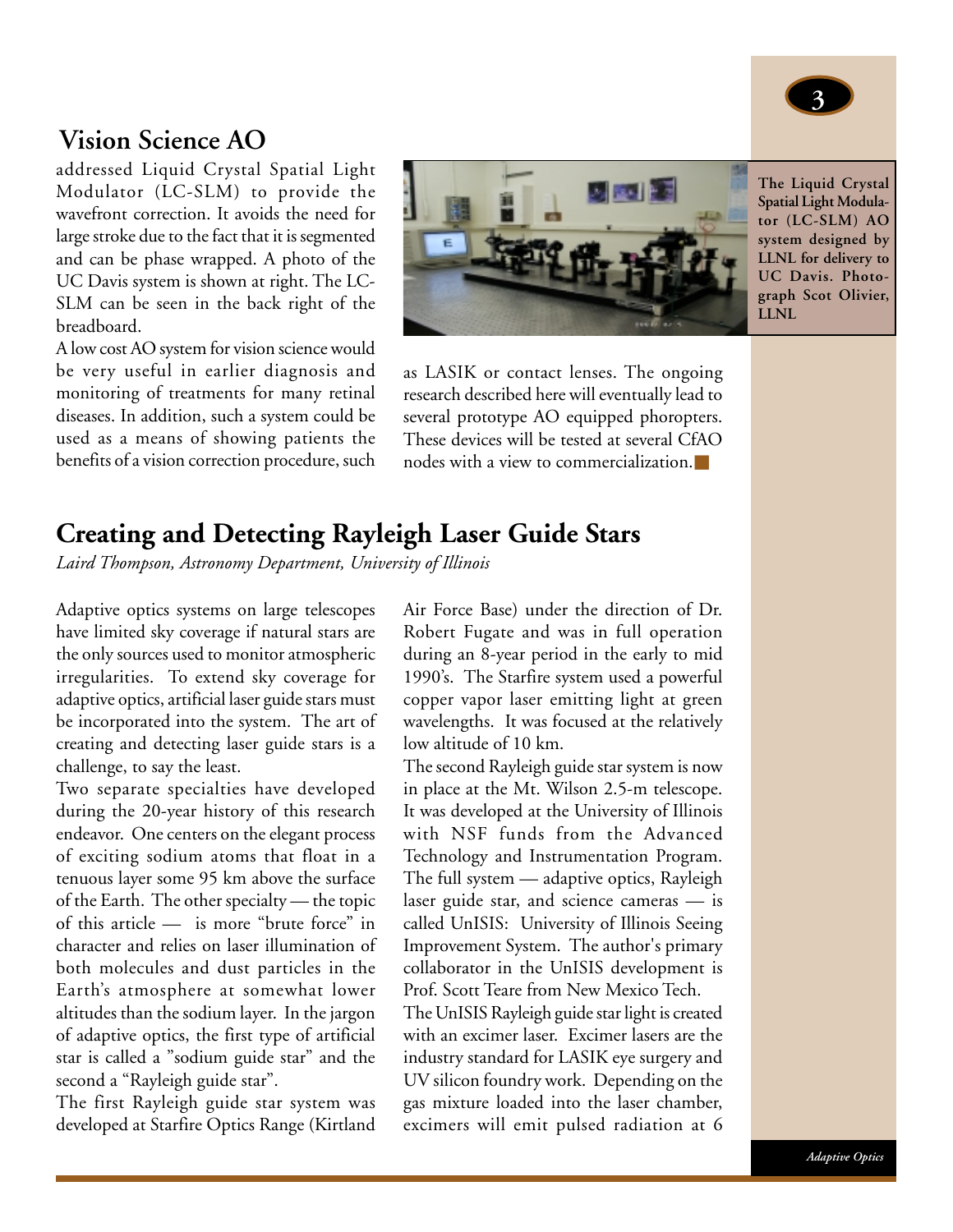

## **Rayleigh Laser Guide Stars (continued)**

different wavelengths ranging from 157 nm to 351 nm. The UnISIS laser is loaded with xenon and fluorine and thereby works at the longest of these wavelengths, 351 nm. This particular wavelength is very attractive for laser guide star work because the Earth's atmosphere is relatively transparent (but not too transparent!) at 351 nm and Rayleigh scattering is strongest at the short wavelengths. (For LASIK eye surgery, excimer lasers are loaded with krypton and fluorine and thereby emit at 248 nm, a wavelength that is strongly absorbed by the cornea.)

At Mt. Wilson, the laser beam is projected off the full 2.5-m primary mirror and is focused 18 km above the telescope (20 km above sea level). This altitude is high enough to position the artificial laser star above nearly all of the strong layers of atmospheric turbulence, but



**30 Watt UnSIS excimer laser with its top removed. Vent hose in foreground removes spent laser gas - xenon and flourine in a neon buffer, all of which are specific to 351 nm laser emision**

the fact that the light returning from a laser guide star at 18 km fills a conical volume (rather than a cylindrical volume like the star light) does degrade the adaptive optics performance. In short, the higher the guide star the better the performance. There is no doubt that the newer generation of Rayleigh laser guide stars will move even higher into the atmosphere. With newer and more powerful lasers becoming available, an altitude range of 30 km to 35 km seems most attractive.

The primary challenges in building and operating laser guide star systems are: (1) dealing with very high power laser systems at astronomical facilities that have as their primary mission the detection of

extremely faint astronomical signals, (2) dealing with the logistics of reliably operating complex laser equipment developed as experimental rather than industrial systems, and (3) satisfying hazard-avoidance both within the observatory building and in the airspace above the telescope. Just a few interesting aspects of these challenges are mentioned here.

Specialized optical systems must be installed to capture the relatively faint Rayleigh laser guide star return signal in the presence of the much brighter low altitude laser light that is scattered by the atmosphere on its up-link path. This problem can be handled gracefully because both the copper vapor laser used at Starfire Optical Range and the excimer laser used with UnISIS are pulsed laser systems. For example, the length of the UnISIS laser pulse is less than 20 nanoseconds. Since the roundtrip light travel time to 18 km is 120 microseconds, there is sufficient time for fast electronic shutters (based on polarized light and a so-called Pockel's cell) first to hide the wave front camera from the burst of low altitude Rayleigh scattered light and then open it a time precisely in sync with the fainter return signal from 18 km.

Laser reliability has been a key factor in nearly all laser systems deployed at telescopes. In a few cases, systems have failed to work because the laser power has been too low, but more commonly the systems will work but only some fraction of the time. Solving this problem becomes a matter of good management. Everyone runs under very tight budget constraints, but having a reliable system is a necessity.

The Federal Aviation Agency (FAA) is well aware that the astronomy community is actively developing and installing laser guide star systems at major observatories. One special beauty of UnISIS is the inability of humans to see 351 nm light. This fact, plus the benign manner in which the excimer light is projected to altitude, made it possible to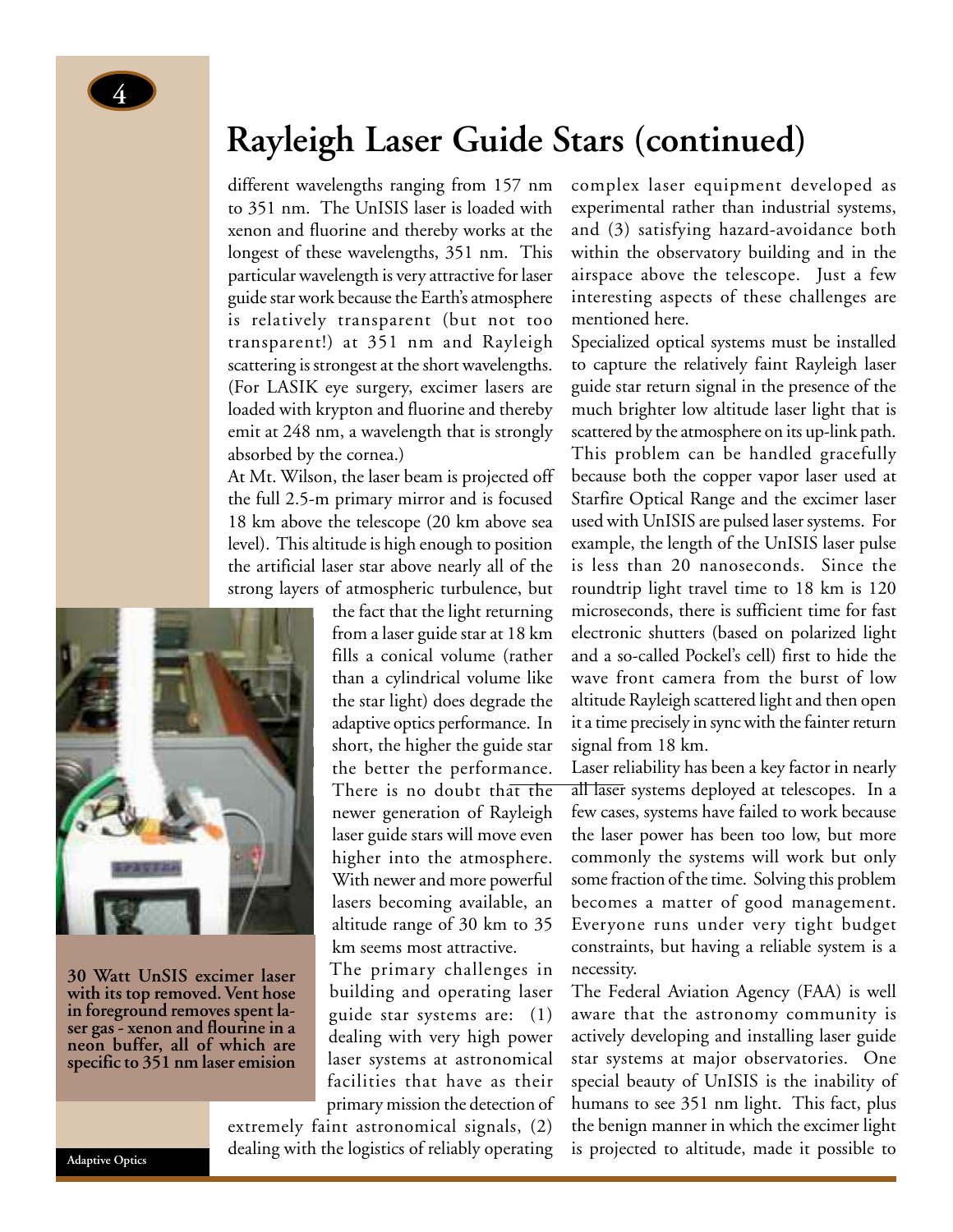## **Rayleigh Laser Guide Stars (continued)**

classify the UnISIS laser guide star system as a Class I laser from the perspective of pilots and the FAA. The time-consuming airplane countermeasures that other laser guide star systems must face are not an issue at Mt. Wilson Observatory. This represents a major simplification in the operation of UnISIS compared to other laser guide star systems.

The future of Rayleigh laser guide star work looks very bright for several reasons. First, the development of industrial-quality laser systems means that robust and powerful laser systems are entering the market every year. One of many possible examples is the new release by Lambda Physik of a system they call "Lambda Steel", an excimer laser designed for LCD

manufacturers. Second, Rayleigh guide stars are flexible tools for astronomers because they can be focused and detected at all altitudes up to 35 km.

This last characteristic makes it possible to use Rayleigh laser guide stars to

(1) monitor atmospheric turbulence as a function of altitude above an observatory,

(2) easily correct for ground-layer turbulence, i.e. atmospheric distortions that originate in telescope domes and the atmospheric boundary layer, and

(3) develop the 3D tomography of turbulence for forefront multi-conjugate adaptive optics systems.

There is no shortage of new opportunities!

## **People and Profiles**

**Financial Analyst - David Ginn** - Dave joined the Center in June 2001. He has a MBA and

sian linguist.



the Center



**Education Coordinator - Geri Philley.** Geri joined the Center in October 2001. She has a bachelor's degree in mathematics, a master's degree in instructional technology, plus a broad range of experiences

a BA in Political Science, both from from UC Irvine and is also a Rus-

Dave has served in the military and worked in industry before joining

that are aligned with the specific educational objectives of the CfAO. Geri comes to the Center from the California State University, Monterey Bay (CSUMB) where in addition

to teaching, she researched community issues and in collaboration with community members developed appropriate solutions. She has been associated with the Technology Tutors, an undergraduate course designed to fulfill community service requirements at CSUMB, and through this has worked with K-12 teachers and librarians in the low income neighborhoods of Salinas, Castroville, and Watsonville.

**Post Doctoral Researcher - Eric Steinbring** Eric completed his PhD studies at the University of Victoria in Canada. He joined the Center in the Fall of 2000. His research is studying extremely faint, distant galaxies, and the AO at Keck has been used to obtain high-resolution near-infrared images of these objects. He is currently working on methods of characterizing and enhancing AO image quality, especially for laser guide stars. As part of the Center's outreach activities, he is building AO teaching demonstrators for vision-science and astronomy.



**Eric Steinbring**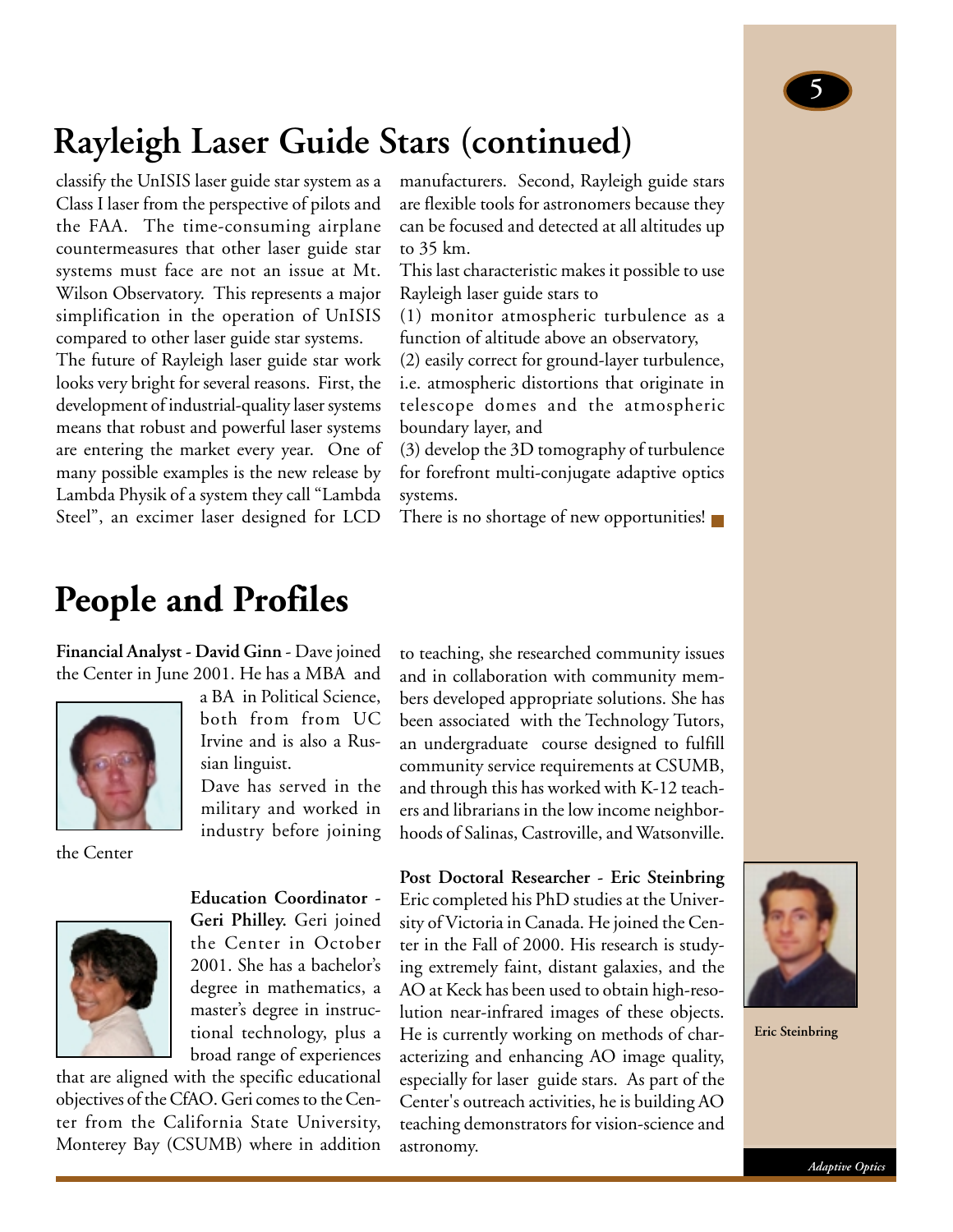



**Jerry Nelson**

### **From the Director**

The Center for Adaptive has just completed its second year as a National Science Foundation Science and Technology Center. This was a year in which we reviewed and revised our research, implementing a change to theme oriented research programs. There is now an increased emphasis on technology relative to science, resulting in a subtle but significant redistribution of effort. Our four theme areas are:

Theme 1: Education and Human Resources

Theme 2: AO for Extremely Large Telescopes

Theme 3: Extreme Adaptive Optics (eXAO) Enabling Ultra-High-Contrast Astronomical **Observations** 

Theme 4: Compact Vision Science Instrumentation for Clinical and Scientific Use While some areas of research were negatively impacted, we believe that in the longer term, the Center will be better positioned to maximize its impact on the field of Adaptive Optics. Our two external committees - the Program Advisory Committee and the External Advisory Board, have endorsed the new theme approach, as did the NSF Site Visit Committee. We are now working hard to implement our collective vision for the Center.

In addition to the changes in our research agenda, we have aligned our Educational activities closely to the Center's research. The Center's "Stars, Sight and Science" summer program for talented High School students offered through the University of California Santa Cruz's COSMOS program is one such example. The enthusiastic participation of post docs and grad students as instructors played a major role in its success.

While all Center researchers are expected to participate in Educational activities, our post docs and graduate students are in the unusual position of partaking as BOTH contributors and beneficiaries. The Center sponsored a Professional Development workshop in Kona Hawaii, that was directed at helping graduate students and post docs improve their teaching skills and also their background knowledge in Adaptive Optics - the latter by visiting the Observatories on Mauna Kea. The success of the "Stars, Sights and Science" program was to a significant measure the result of the application by the instructors of the lessons learned at Kona.

Our Year 3 has started with a gathering of all our researchers and educational experts for a Fall Science Retreat in Monterey. The meeting was held in an informal setting and attendees were encouraged to actively participate in discussions.

In summation, last year was one of transition from a goal to a theme mode for managing our research. We have made a good start to year 3 and look forward to a fruitful and rewarding year for the Center. l a l

## **Year 2 - NSF Site Visit a week after Sept 11**

The Center for Adaptive Optics (CfAO) as a Science and Technology Center (STC) funded by the National Science Foundation (NSF) is evaluated on an annual basis by a visiting committee of researchers and technologists. Last year this was scheduled for September 19<sup>th</sup> to  $21^{st}$ , 2001. The tragic events of September 11<sup>th</sup> intervened and after extensive discussions, it was decided, because of potential difficulties in travel, to proceed with a "virtual" site visit. It was agreed that only in-state site visitors would assemble at Santa Cruz, the others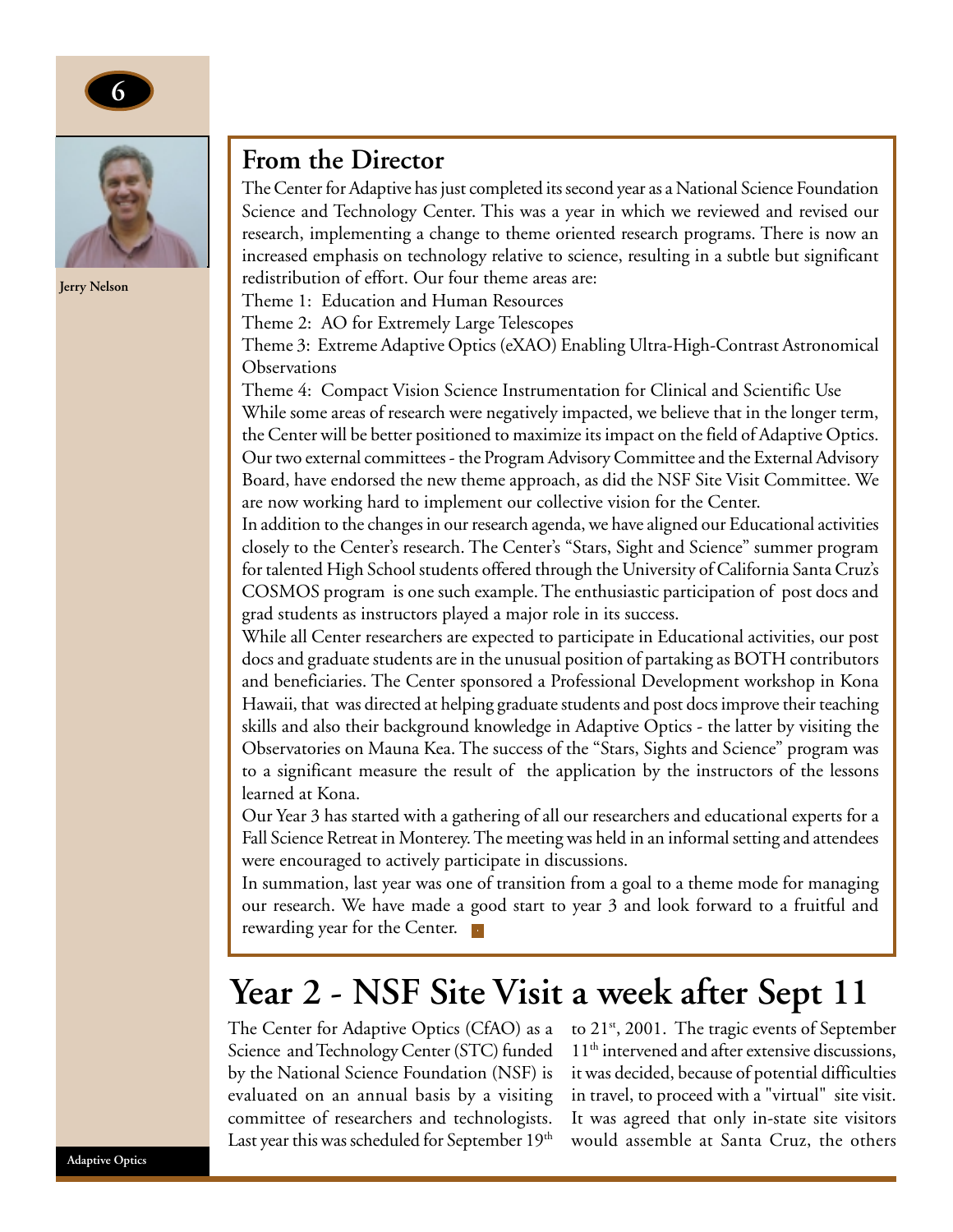## **Site Visit (continued)**

including the NSF officers in Washington, would participate via video-conference or teleconference links.

Over a five day period speakers were informed of the decision to proceed. Slides were prepared and presentations reviewed, discussed and edited via tele-conference and email. The final versions of slides to be used were placed in a "secure" location on the Center web-site. This enabled participants to download presentations onto their terminals while watching or listening to the speaker located at another site. Our presenters were at geographically diverse locations ranging all the way from London to Honolulu. Consequently, time zones were taken into account when preparing the schedules. In the main, despite the potential for catastrophe and a few technical glitches that occurred, the "virtual site visit" went extremely

well. Irrespective of their location, Center presenters were there ready and waiting when called upon. In all cases they stayed within their allocated time periods and no difficulties were experienced in maintaining the schedule. The subsequent panel report was complimentary of the enormous effort spent in the past year refocusing the Center's efforts from research goals to themes that are more technology oriented and also commented on the relative smoothness of the "virtual site visit". There had been some concern as to the efficacy of this communication mode for transferring information and encouraging discussion. A "wrap-up" evaluation by the NSF staffers and the site visit committee concluded that overall the information exchange was good and probably ninety per cent as effective as that for an actual on-site visit.

## **First Light for Keck Laser Guide Star**

The "first-light" for the Keck laser was a complete success with the laser guide star being propagated for the first time at 11:42 UT, December 23 2001. CfAO researchers Claire Max and Dee Pennington were present .

Operators were very satisfied with the brightness of the laser guide star spot at the 100-km altitude of the sodium layer and the fact that the low-altitude laser beam emission (due to Rayleigh scattering) was at the low level predicted. It was not easily visible from the Gemini Observatory 600 meters distance from

the Keck Observatory. The laser guide "star" was on the autoguider for the first run The team present at the summit included: Joel Aycock, Michael Bray, Curtis Brown, Jason Chin, Pam Danforth, Bill Healy, Hilton

Lewis, David Lynn, Claire Max, Craig Nance, Dee Pennington, Paul Stomski, Doug Summers, and Peter Wizinowich.

The image is from the ConCam all-sky camera on Mauna Kea. In this three-minute exposure, the narrow white line at the 10 o'clock position is the laser beam. The Milky Way can be seen as the broad diagonal band. Plans to further optimize the laser and to fully integrate the laser guide star with the Keck II adaptive optics system are proceeding.

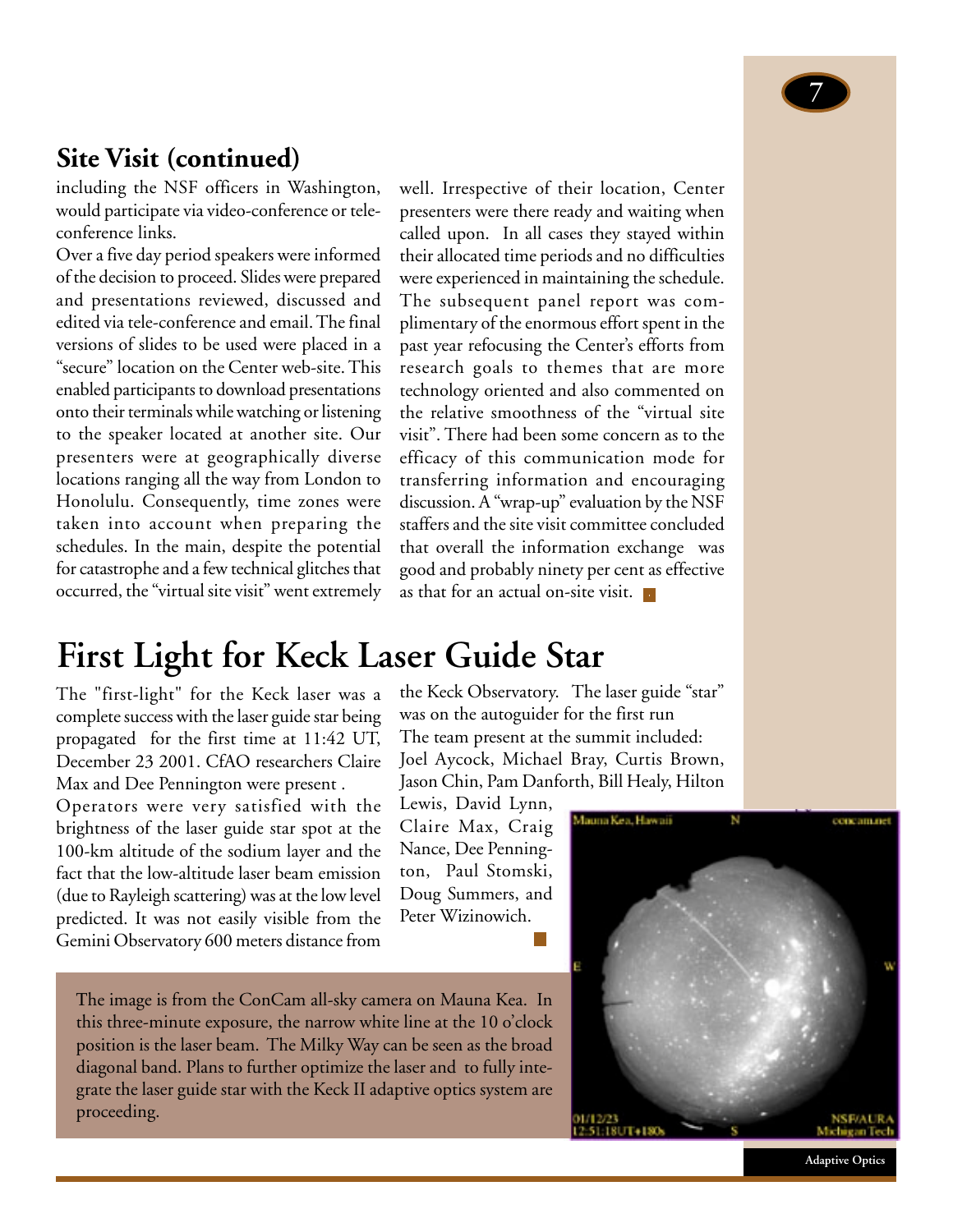## **ASTRONOMERS OBSERVE DISTANT GALAXIES MORE CLEARLY**

Using the unprecedented power of adaptive optics combined with the 10-meter (400 inch) Keck II telescope, UCLA astronomers and Center for Adaptive Optics (CfAO membersTiffany Glassman and Dr. James Larkin are peering into the distant universe to discover what our own Milky Way galaxy might have been like at the time our sun was forming.

The observations are an important step forward in the process of understanding how galaxies formed and how they evolved into the wide variety seen today.

"For the first time, we're able to get very detailed images in a survey of distant galaxies in the infrared," said Larkin, associate professor of astronomy at UCLA speaking at the annual meeting of the American Astronomical Society. "These new measurements will help pin down the details of galaxy evolution, and they show that adaptive optics will play an important role in understanding galaxy formation billions of years ago."

The ten galaxies observed are about 5 billion light years from earth (redshift of about 0.5), a period when the universe was about twothirds of its present age. This time span represents a significant portion of the lifetime of a galaxy and is far enough back to begin to discriminate between different theories of galaxy formation.

"This is an important first step in gaining much more information about galaxies in the early universe," said Glassman, graduate student in astronomy at UCLA. "Though our current sample is small and the results preliminary, our only clue towards an understanding of how galaxies - like our own Milky Way - form is to look further and further into the past, and adaptive optics promises to be one of the best

### ways to do that."

Galaxies are among the largest cohesive structures in the universe, often consisting of more than 100 billion stars. At great distances, however, even these vast structures appear as only small smudges through the world's largest ground-based telescopes.

Adaptive optics (AO) allows astronomers to remove much of the blurring effects of the earth's atmosphere and achieve sharper images than any previously taken. These sharper images allow the sizes of galaxies, as well as the properties of smaller components that make up each galaxy, to be studied.

Glassman and Larkin observed galaxies whose dominant components are a large, flattened disk and a central, spherical bulge, similar to the Milky Way and other nearby spiral galaxies. With AO the same basic properties (size and brightness of the disks and bulges) can be measured for the distant galaxies they observed and for local galaxies.

The astronomers can now compare these properties to see how the galaxies have changed over billions of years. They found that as a group the disks of the distant galaxies are 2.5 times brighter at their center and 20% smaller than local disks. A less quantitative analysis of the galaxies' bulges showed that their central brightness also fades by about a factor of 2 but their size stays relatively constant.

The results produced by Glassman and Larkin support other observations and theories that indicate that large galaxies were primarily assembled more than 10 billion years ago and are slowly fading as a group as the rate of new star formation declines.

To continue their research, Glassman and Larkin are building a much larger sample of galaxies including many at significantly greater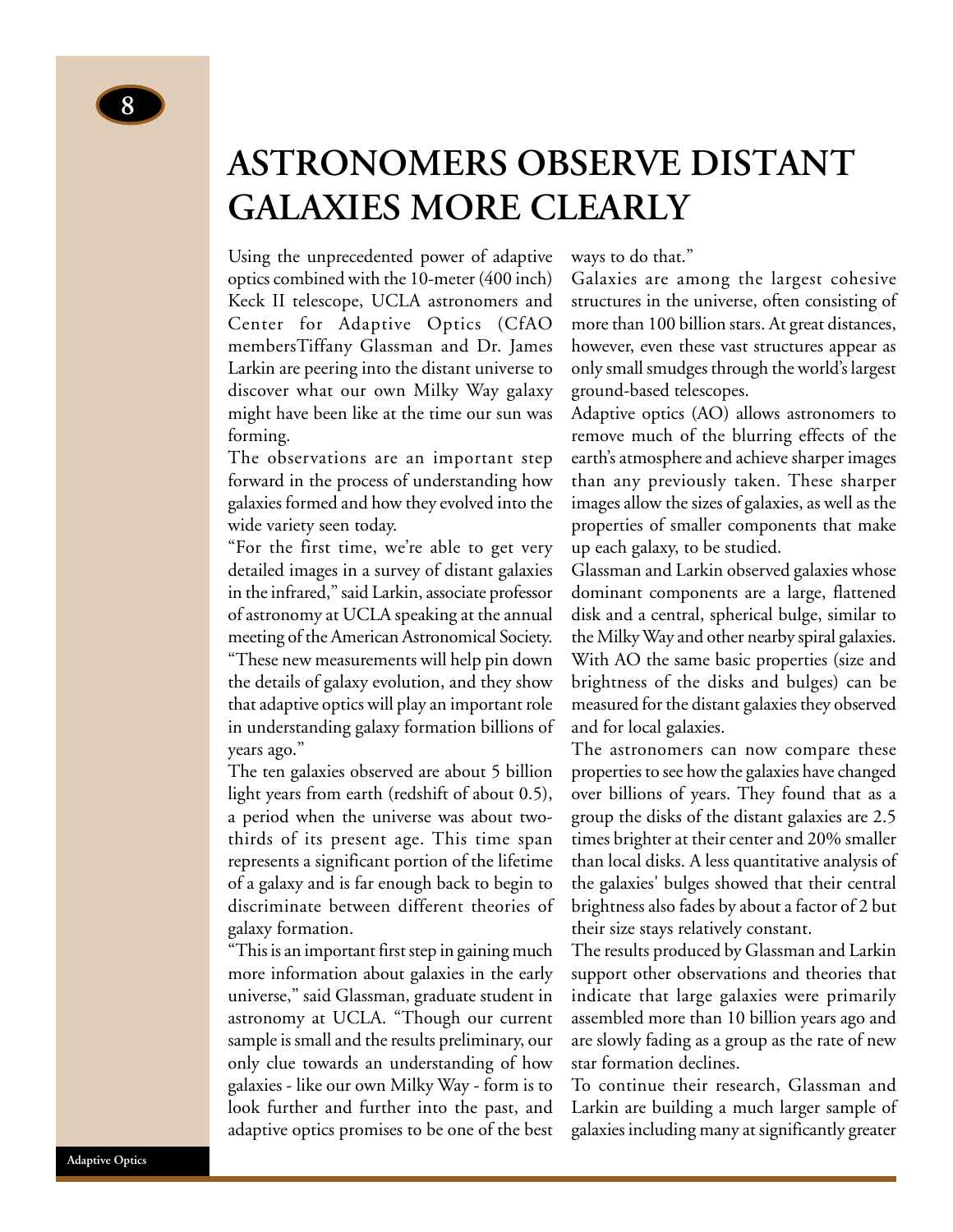## **Distant Galaxies (Continued)**

distances. This survey is possible because of a new camera for the Keck Telescope's Adaptive Optics system called NIRC2 (Near Infrared Camera 2) which has been available to the researchers since July through the cooperation of the camera team led by Keith Matthews of Caltech.

NIRC2 has a much larger field of view and is significantly more sensitive than the earlier cameras and greatly improves the quality of

the data available to Glassman and Larkin. "This new sample should allow for more detailed comparisons between local and distant galaxies, but perhaps more importantly it will contain a small number of galaxies seen just after their initial formation," said Glassman. "Detailed images like these, of galaxies in their infancy, will give astronomers the best handle on how galaxies first assembled."



**Shown above are two, false-color images of the same galaxy, both taken with the 10-meter Keck Telescope by UCLA astronomers Tiffany Glassman and Dr. James Larkin. The image on the left was taken without Adaptive Optics and shows the usual limit on the detail that can be seen with ground-based telescopes. The image on the right was taken with the Keck Adaptive Optics system and shows the vast improvement in the sharpness of the image and the detail than can be seen. This galaxy, located in the constellation Pegasus, is 4 billion light years from Earth (redshift of 0.37). A basic disk and bulge structure can be seen, as well as a central bar, a smaller point source that might be a satellite galaxy, and the hint of spiral arms in the disk. With detailed images of distant galaxies like this one, astronomers can learn more about what the universe was like billions of years ago. This material was presented to the American Astronomical Society meeting in Washington, DC on January 7, 2002. PHOTO CREDIT: UCLA, Department of Physics and Astronomy: T. Glassman & J. Larkin.**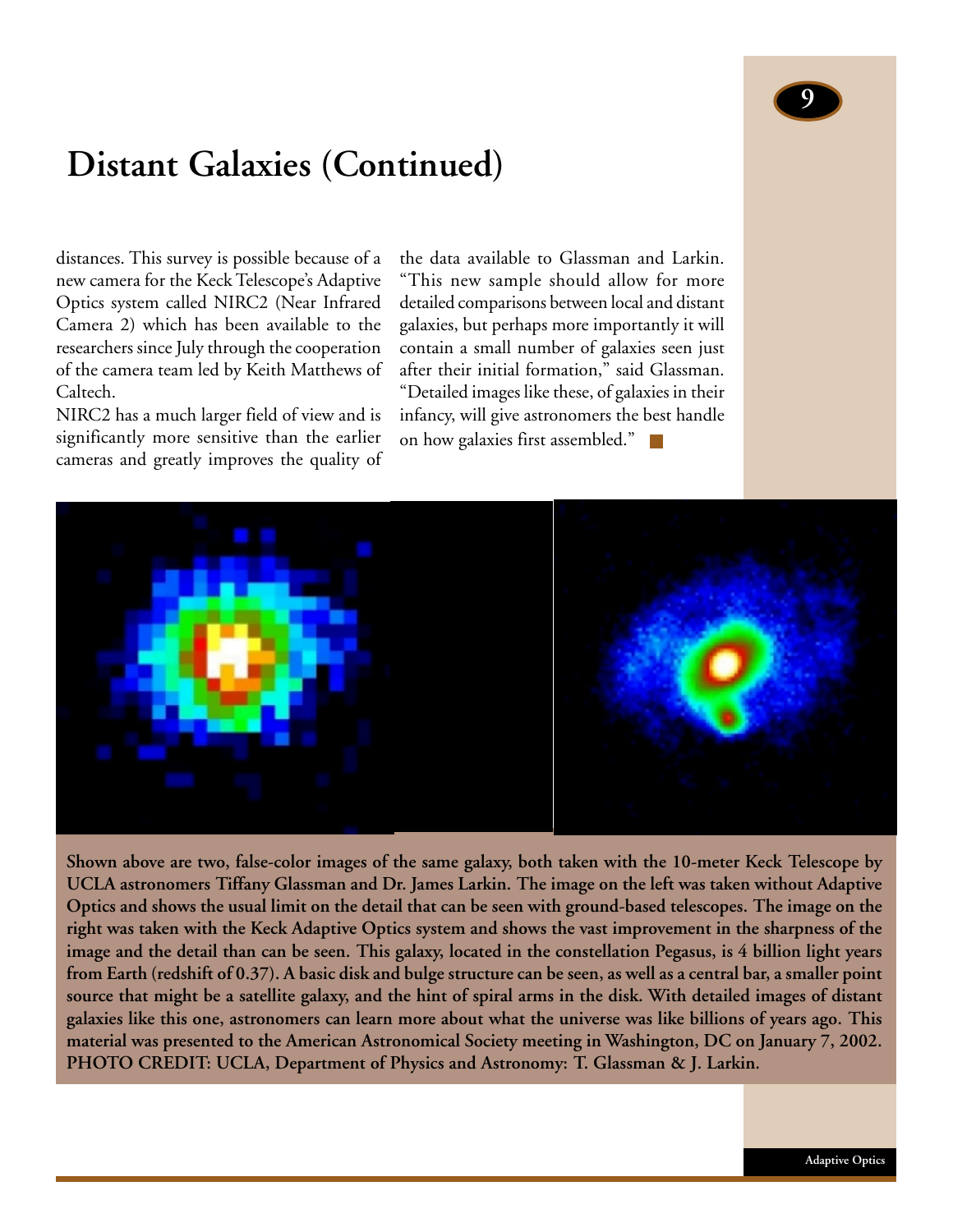## **Education and Human Resource Activities**

There has been considerable restructuring of the CfAO's Education outreach programs in this past year. The changes have aligned the educational programs more closely with the Center's research activities and increased focus on the recruitment and retention of underrepresented sectors of the population in the disciplines of science and engineering. The activity focus is on students ranging from high school level to the graduate level.

The programs offered in Year Two related directly to the stated objectives. These included the Stars, Sight and Science Summer Program, the ALU LIKE Traineeship program and the Annual Professional Development Conference. The Center's "Stars, Sight and Science" summer program for talented high school students was offered in collaboration with the University of California Santa Cruz's California State Summer School for Mathematics and Science (COSMOS) program. The four-week summer immersion experience included three coordinated courses on vision science, astronomy and



Making a Bubble Tower - An exercise in Inquiry Based Learning

science communication developed by the CfAO. High school students were recruited by the CfAO from three area high schools — Watsonville, Overfelt and North Salinas high schools — all of which have large underrepresented student populations. Cynthia Mendoza, from Watsonville High School, was awarded a scholarship of \$1000 to attend any university; \$2000 to attend an institution within the University of California system and \$4000 if she attends the University of California Santa Cruz. The scholarship was for academic achievement, attitude and overall excellence during the summer session. CfAO faculty, graduate students, research scientists, and postdocs played a pivotal role as instructors and mentors to the high school students and their enthusiastic participation contributed much to the success of the program. Watsonville High science teacher Burnne Yew was part of the instructional team, assisting the CfAO instructors in delivering material that was engaging and appropriate for high school students.

The island of Hawaii is home to many of the world's largest observatories on Mauna Kea. Unfortunately these employ few Native Hawaiians in technical or professional roles as there is a lack of training facilities on the islands. In an effort to overcome this, the CfAO is cooperating with educational establishments in Hawaii to identify and develop new programs that will increase the participation of Native Hawaiians in CfAO related research and technology. As part of this effort the CfAO is collaborating with the ALU LIKE organization and with LLNL to provide traineeships on the mainland for native Hawaiian Community College and recent high school graduates. See Issue 1 of this newsletter for more details.

Last year the CfAO sponsored the first of its annual Professional Development Conference series for graduate students and postdocs. This

**Adaptive Optics**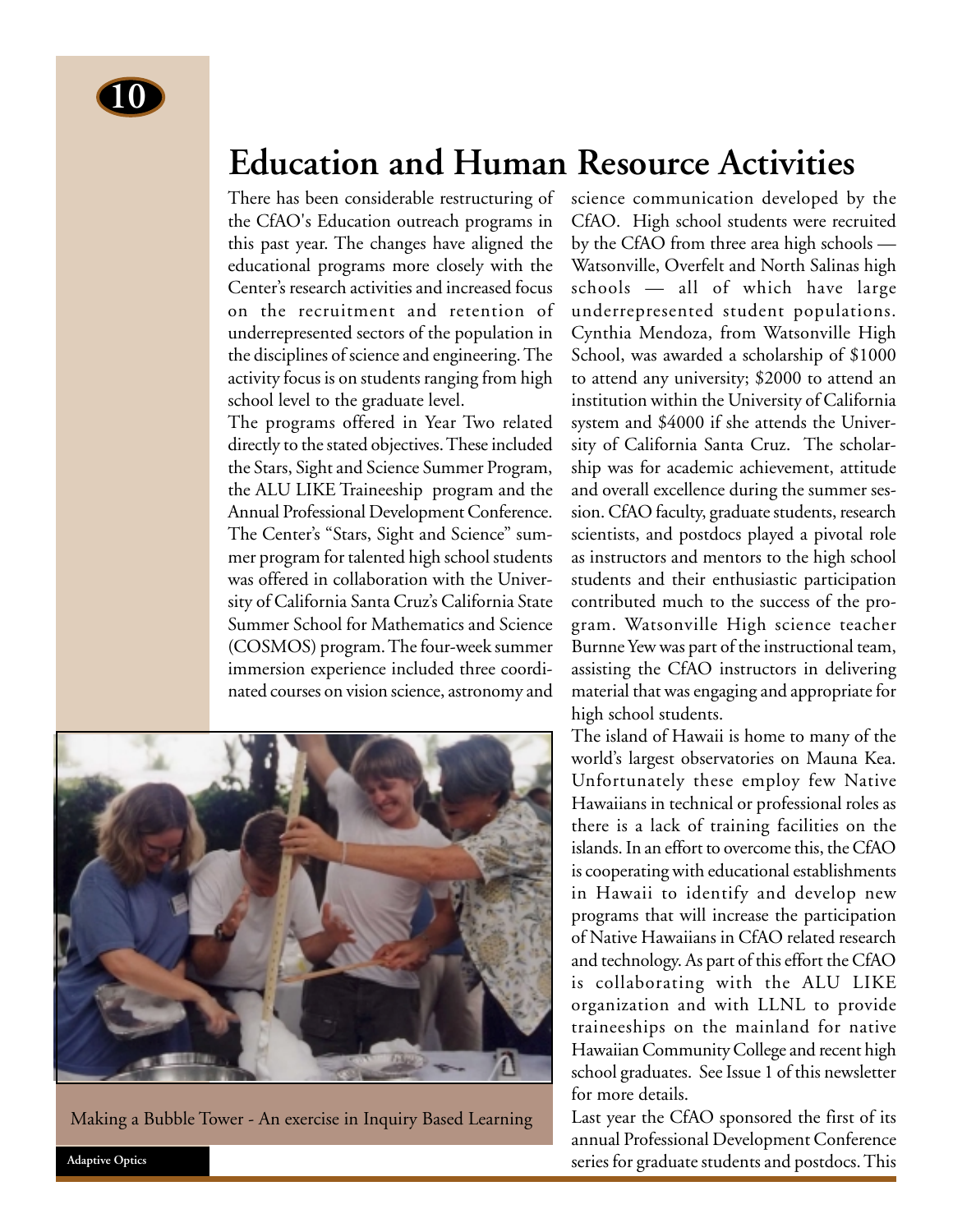

## **Education and Human Resource Activities, cont'd**

provided 25 CfAO graduate students and postdoctoral researchers an opportunity for experience in inquiry-based teaching, for developing interdisciplinary ties, and to establish contacts for future collaborations. The conference was held on the Big Island of Hawaii and attendees visited the Gemini and Keck observatories on Mauna Kea. Attendees spent an intensive two days in a workshop on inquiry-based learning developed and delivered by Doris Ash (Education Dept., UC Santa Cruz) and Barry Kluger-Bell (Exploratorium), and presented non-technical posters to local high school teachers. The subsequent evaluation of the conference conducted by Dr. Barbara Goza (Director, Research and Evaluation, Educational Partnership Center, UCSC) indicated that the initial participant responses were extremely positive. The second annual conference will be held in Maui, May 15-18, 2002.

A Mini-Grant Project was launched Year 2, and gained momentum at the Kona Conference. Graduate students and postdoctoral researchers were invited to submit one-page proposals outlining a visit to a collaborating CfAO site. These visits are designed for students to gain experience in a discipline different to their own, for example astronomers visiting vision science sites, or projects in education. Mini-grants were awarded to UCSC graduate student Lynne Raschke to visit the University of Rochester and Peter Kurczynski, a postdoctoral researcher at Bell Labs. .

The Second Annual Summer School on Adaptive Optics held in July 2001 provided all professionals interested in adaptive optics a six-day workshop aimed at both astronomy and vision science researchers. Of the approximate 96 people that attended the workshop, eighty percent were CfAO graduate students and post docs. The major focus of the workshop was on MEMS technology and image processing techniques. Computer lab

sessions were held to introduce participants to the programs used for image enhancement.

The CfAO was represented and participated extensively in the SACNAS (Society for Advancement of Chicanos and Native Americans in Science) conference in 2001.



Austin Roorda - a CfAO Principal Investigator, speaks to students at the SACNAS conference

This conference combines science, professional development and culture. It attracts approximately 2000 participants each year, most of whom are underrepresented undergraduates. CfAO Associate Director, Claire Max chaired a scientific symposium on adaptive optics. Panel members included Austin Roorda (University of Houston), and Gabriella Canalizo (Lawrence Livermore National Laboratory). The CfAO sponsored a booth to provide an extended opportunity for students to learn about the CfAO. Fernando Romero (University of Houston), Shuleen Chau-Martin (UC Berkeley), and Lisa Hunter (UC Santa Cruz) joined the CfAO speakers at the booth and other conference activities. Three CfAO undergraduate interns were awarded full travel awards and were selected to present posters. They included Carmen Kunz and Tammi Floyd, who last summer completed projects at UCO Lick Observatory Shops, at UC Santa Cruz.

In Year Three, EHR will further refine educational projects. The activities will focus on inquiry-based teaching, clustered mentoring, and the development of instructional materials that bring CfAO research into the classroom and public arena.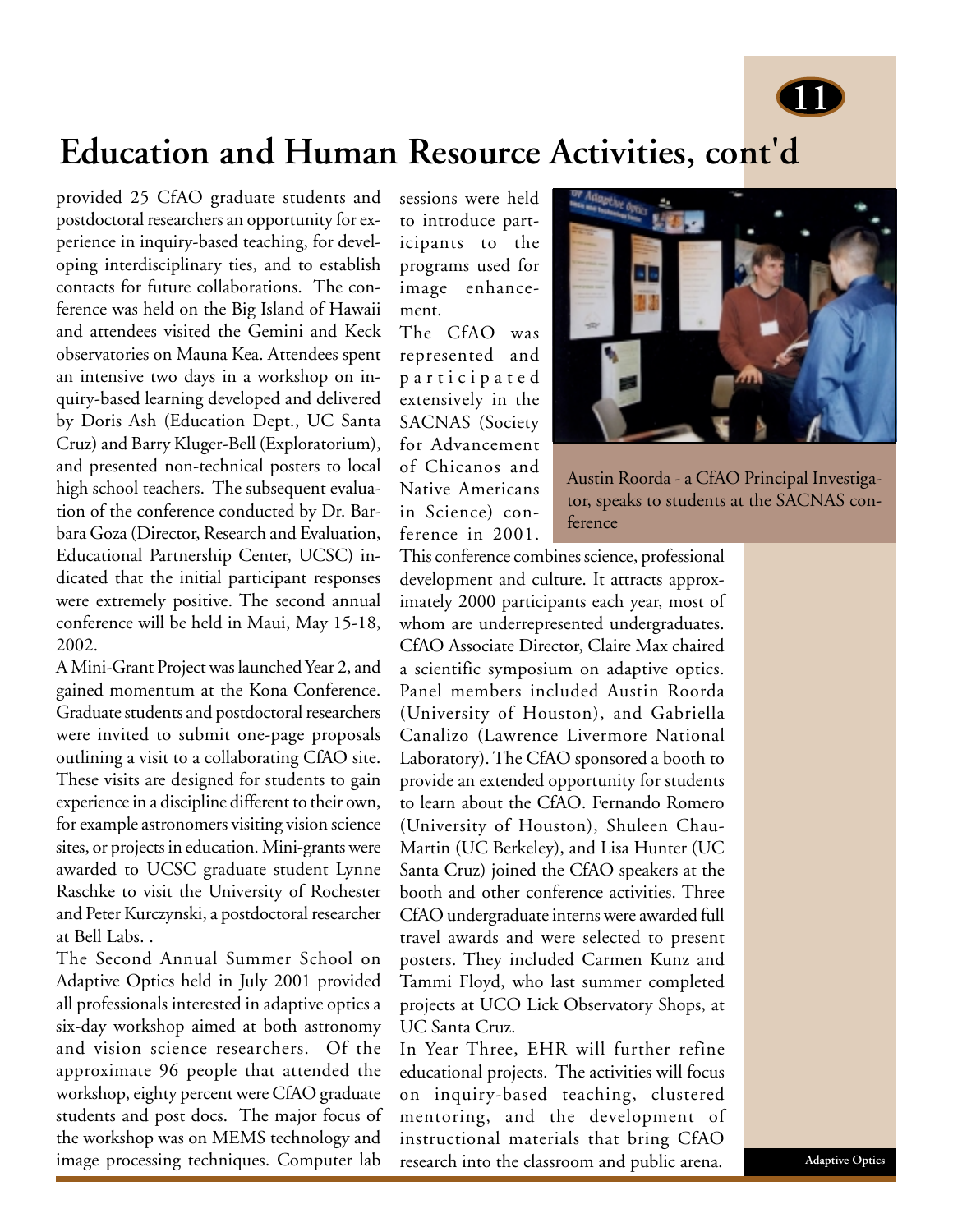## **Education and Human Resources Notices <sup>12</sup>**

### **CfAO Undergraduate Internships**

The CfAO will cover the costs of 18 undergraduate students this summer with a Research Experience for Undergraduates (REU) supplement provided by the NSF. We need:

- CfAO people/places to host students (CfAO covers all costs)
- Underrepresented student applicants (emphasis is on community college students)

For information contact Geri Philley.

### +++++++++++++++++++++++++++++++++++++++++++++ **CfAO to host 2nd Annual NSF Research Center Education Workshop**

This workshop brings together education directors from Science and Technology Centers (STC's), Engineering Research Centers (ERC's), and Materials Research and Science Engineering Centers (MRSEC's). Tentative dates: October 26-28, 2002.

For information contact Lisa Hunter.

### ++++++++++++++++++++++++++++++++++++++++++++ **Mini-Grants**

CfAO graduate students and postdocs are invited to apply for Mini-Grants. Use this opportunity to develop new skills, get exposure to new disciplines, and develop new collaborations. Interested in policy and management? Apply to attend the CfAO External Advisory Board meeting or other events…

For information contact Lisa Hunter.

### **Professional Development Conference**

The date and place for the 2002 Professional Development Conference has been set: May 15-18, Maui, Hawaii. This conference is for CfAO graduate students and postdocs and will focus on developing inquiry-based educational activities and exploring professional opportunities in Hawaii. Details and registration will be posted on the web in February.

For information contact Lisa Hunter. +++++++++++++++++++++++++++++++++++++++++++++++++++++++++++++++

### **2002 Summer School for AO - Aug 4-9 2002**

The 3rd annual Summer School on AO will be held on the campus of the University of California in Santa Cruz. The school will include system components, and general adaptive optics concepts relevant to both astronomy and vision science. The course level will be appropriate for graduate students, postdocs, and researchers who are not experts in the field.

### *Cost of Attendance:*

*Graduate students and Post-docs :* \$200 Conference fee includes all Board and Lodging. US based students are also eligible for travel support within designated limits.

*All Others:* Conference fee \$200; Board and Lodging (includes 3 meals a day) \$100 per night (single occupancy), \$80 per night (double occupancy).

For Information contact Paula Towle.

### **Contact Information:**

Lisa Hunter - Email: hunter@ucolick. Phone: 831-459-2416 Geri Philley - Email: geri@ucolick.org Phone: 831-459-4688 Paula Towle - Email cfao@ucolock org. Phone: 831-459-5592 More information on Year Three CfAO projects may be obtained at the web site : (http://cfao.ucolick.org/EO/ProjectsComing/index.shtml).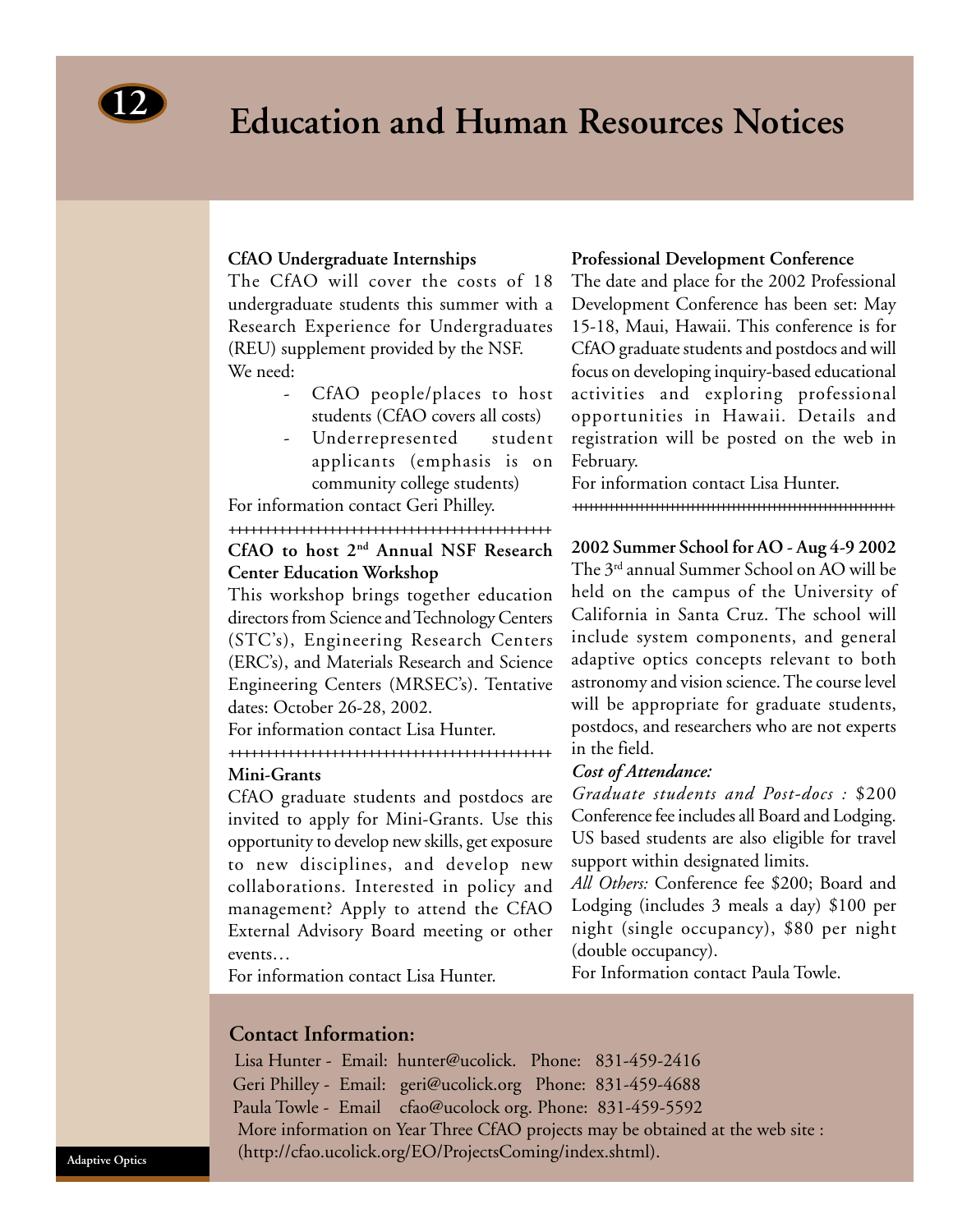## **Upcoming AO Related Conferences**



Topics include the study of eye movements to perceptual constancy, information coding and applications of Adaptive Optics to advanced instrumentation for eye disease diagnostics and vision correction.

For more info. see

http://www.cvs.rochester.edu/ Symposium.html

+++++++++++++++++++++++++++++++++++++++++++++++++++++++++++++++

### **Call for Papers**

*The International Society for Optical Engineering - Astronomical Telescopes and*

*Instrumentation* is holding a conference on the 22-28 August 2002, at the Hilton Waikoloa Village Hotel, Hawaii General Chair: J. Roger P. Angel, Steward Observatory/Univ. of Arizona Deputy General Chair: James B. Breckinridge, National Science Foundation Sessions will feature: Astronomy with Large Telescopes UVOIR Ground Instruments Astronomy Information Technologies Space Telescopes and Instruments Millimeter and Submillimeter Detectors Astronomy Outside the EM Spectrum Astrobiology

http://spie.org/Conferences/calls/02/as/

**CfAO visits the USAF's Advanced Electro-Optical System site at Maui and Gemini Observatory – January 2002.**

+++++++++++++++++++++++++++++++++++++++++++++++++++++++++++++++++++++++++++++++++++++++++++++



Technical Sergeant USAF, Rob Medrano speaks to site visitors from left Dr. Scot Olivier (CfAO) Lisa Hunter, (CfAO) Dr. Morris Aizenman (NSF) Dr. Julian Christou (CfAO), Dr Joseph Janni (Air Force Maui Optical and Supercomputing Site), Dr Kent Miller (AFOSR), Mrs J. Agee, Mrs. K. Miller.



Dr. Jean-Rene Roy (Gemini North Observatory), meets with site visitors Dr. Morris Aizenman (NSF) Major Paul Bellaire Jr. (AFOSR) and Dr. James Beckinridge (NSF)

**13**